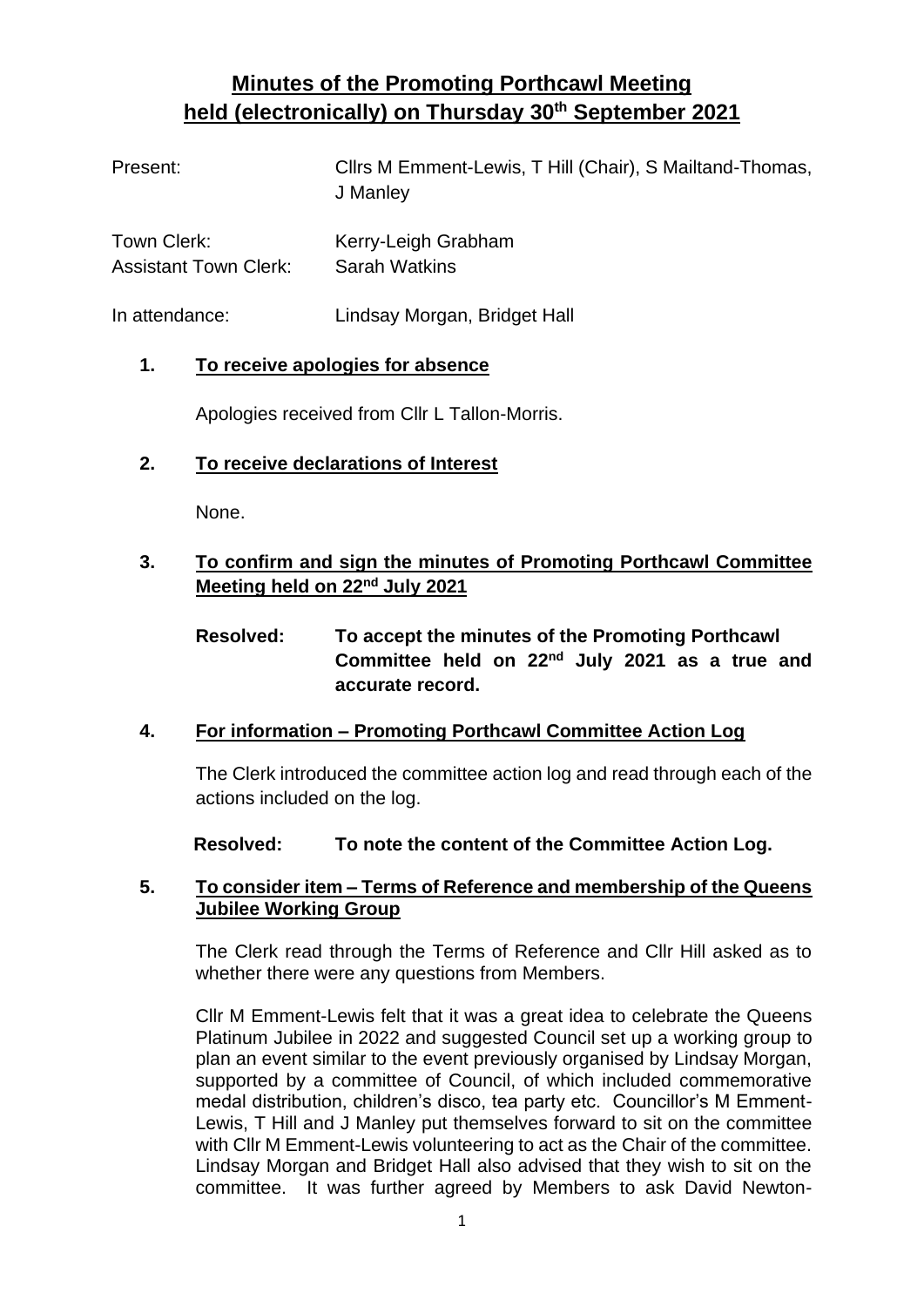Williams, to sit on the committee. Members were reminded that the non-Council members would not be entitled to vote on any financial matters.

Following discussion, it was suggested taking the event idea forward to the Vision and Budget meeting scheduled in October. Members were reminded that a form needs to be completed and returned to the Town Clerk prior to the Vision & Budget meeting for any project ideas as this would enable a more streamlined process going forward. The Town Clerk advised that she would be happy to assist any Members to complete the form.

#### **Resolved: To approve the Terms of Reference and Membership of the Queens Jubilee Working Group.**

#### **6. Town Clerk Reports**

#### **a) Quarter one budget report for Promoting Porthcawl Committee**

The Clerk introduced the report and read through the recommendation.

A Member queried a spend of £208.33. It was advised that this amount was allocated for a Covid Grant for an event held in the Grand Pavilion.

Cllr T Hill thanked the Town Clerk for providing the budget report and advised that Members are not familiar with this new budget format.

#### **Resolved: Members noted the contents of the report.**

#### **b) Costing for roundabout works**

The Town Clerk introduced the report.

Members were advised that the size of the proposed reindeers for the roundabouts are 4ft 9 size and that they would be chained and secured on the roundabouts.

Members were informed that works are to be scheduled by BCBC to cut the overgrowth on the Portway roundabout.

It was agreed that some trunking should be placed over the Christmas lighting wires to protect them from any future damage.

Lindsay Morgan advised that the Nativity scenes will be placed around the town again this year as done in previous years.

- **Resolved: To approve the costings associated with Christmas Lighting on the Portway and Newton Nottage roundabouts as outlined in the report, and that the Clerk instructs BCBC to proceed with the works on the roundabouts at a cost of £4,516.**
- **Resolved: To proceed with Option 2 for the Christmas Lighting at a cost of £1,494.**